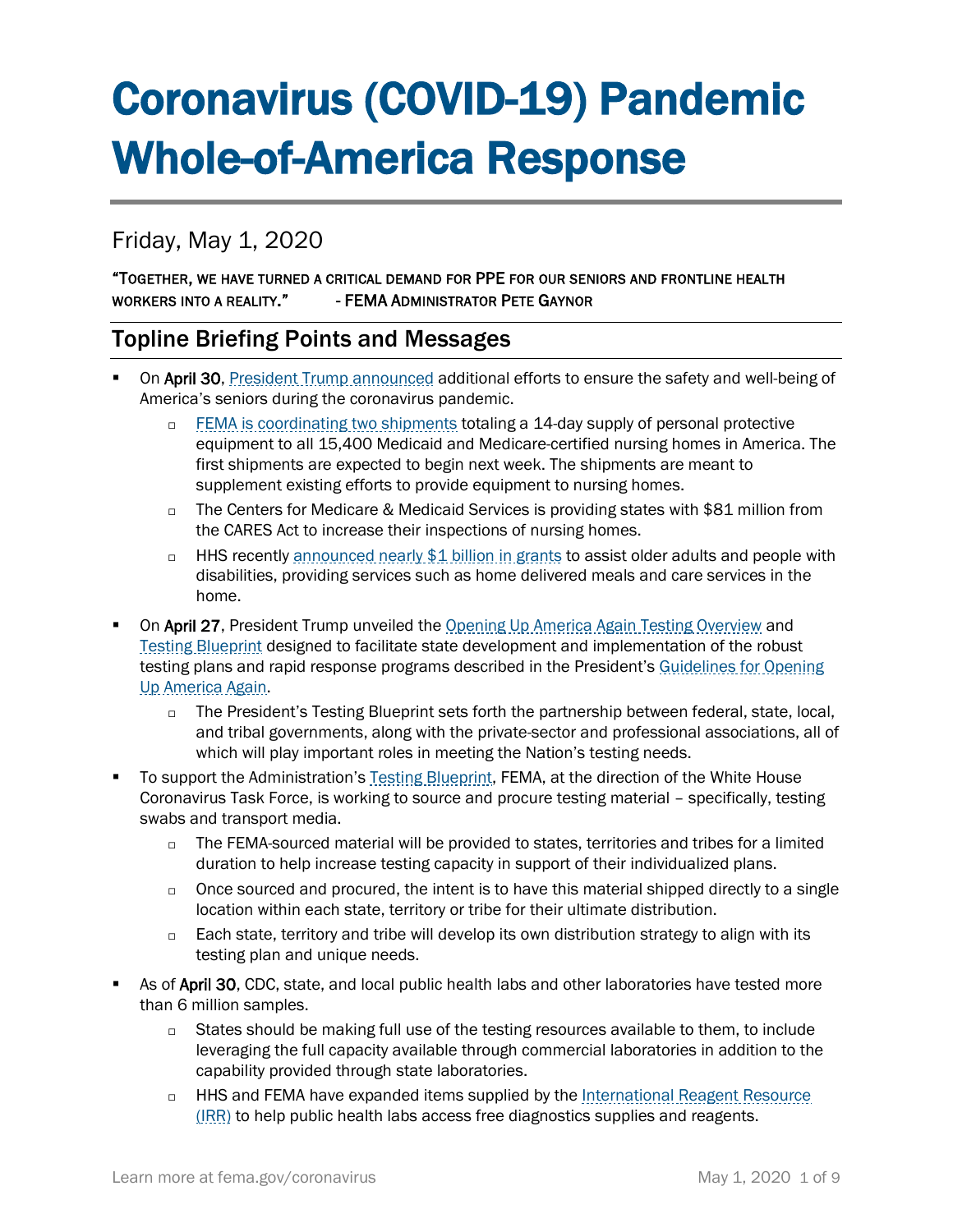- □ To date, the FDA has issued 50 individual [emergency use authorizations](https://www.fda.gov/medical-devices/emergency-situations-medical-devices/emergency-use-authorizations) for test kit manufacturers and laboratories.
- **As of April 30, FEMA, HHS, and the private sector combined have coordinated the delivery of or** are currently shipping: 78.3 million N95 respirators, 111.8 million surgical masks, 7.3 million face shields, 16.9 million surgical gowns, 888.6 million gloves, 10,653 ventilators and 8,450 federal medical station beds.

# Supply Chain Task Force

- **FEMA** continues to expedite movement of commercially pre-sourced and commercially procured critical supplies from the global market to medical distributors in various locations across the U.S. through [Project Airbridge.](https://www.fema.gov/news-release/2020/04/08/fema-covid-19-supply-chain-task-force-supply-chain-stabilization)
- As of April 30, Project Air Bridge has completed 104 flights with an additional 31 scheduled, or in transit, for a total of approximately 135 flights.
	- $\Box$  Five flights landed yesterday, April 30: two in Chicago, two in Los Angeles, and one in New York.
	- $\Box$  Four flights are scheduled to land today, May 1: three in Chicago, and one in Los Angeles.
	- $\Box$  It is important to note that any number of variables can affect international flight schedules, causing unexpected delays, cancellations or variations in final cargo quantities.
- **The Air Bridge program delivers PPE to the point of greatest need through prioritized distributor** supply chains nine times faster than movement by sea.
- **Through Project Air Bridge, the following supplies have been delivered from overseas** manufacturers to the U.S. and into private sector supply chains from March 29 through April 30:
	- □ More than 768,000 N95 respirators
	- □ 825 million gloves
	- □ 75.5 million surgical masks
	- □ 11.6 million surgical gowns
	- □ More than 2.2 million thermometers
	- More than 648,000 face shields
	- □ More than 198,000 coveralls
	- □ 109,000 stethoscopes
- Additionally, five flights of FEMA-procured 3 million masks are scheduled to land today, May 1: two in Washington, D.C. (Dulles), two in New York City (JFK) and one in Chicago. Four flights landed yesterday, April 30: one each in Baltimore, Chicago, New York City and Washington, D.C.
	- $\Box$  Since April 12, 33 flights carrying a total of approximately 30 million FEMA-procured masks and respirators form 3M have landed. Masks are inventoried at a warehouse and then distributed to prioritized areas as determined by FEMA and HHS.
- The strategy to allocate medical supplies and equipment is based on COVID-19 disease activity and its effects, as well as the need to facilitate distribution of limited supplies to areas where resources are needed most urgently.
	- $\Box$  Leveraging quantitative data sets provided by FEMA, HHS, and Centers for Disease Control and Prevention (CDC), FEMA's National Resource Prioritization Cell combines these data streams, analyzes the available COVID-19 disease activity data to determine current and potential future areas that most urgently require resources.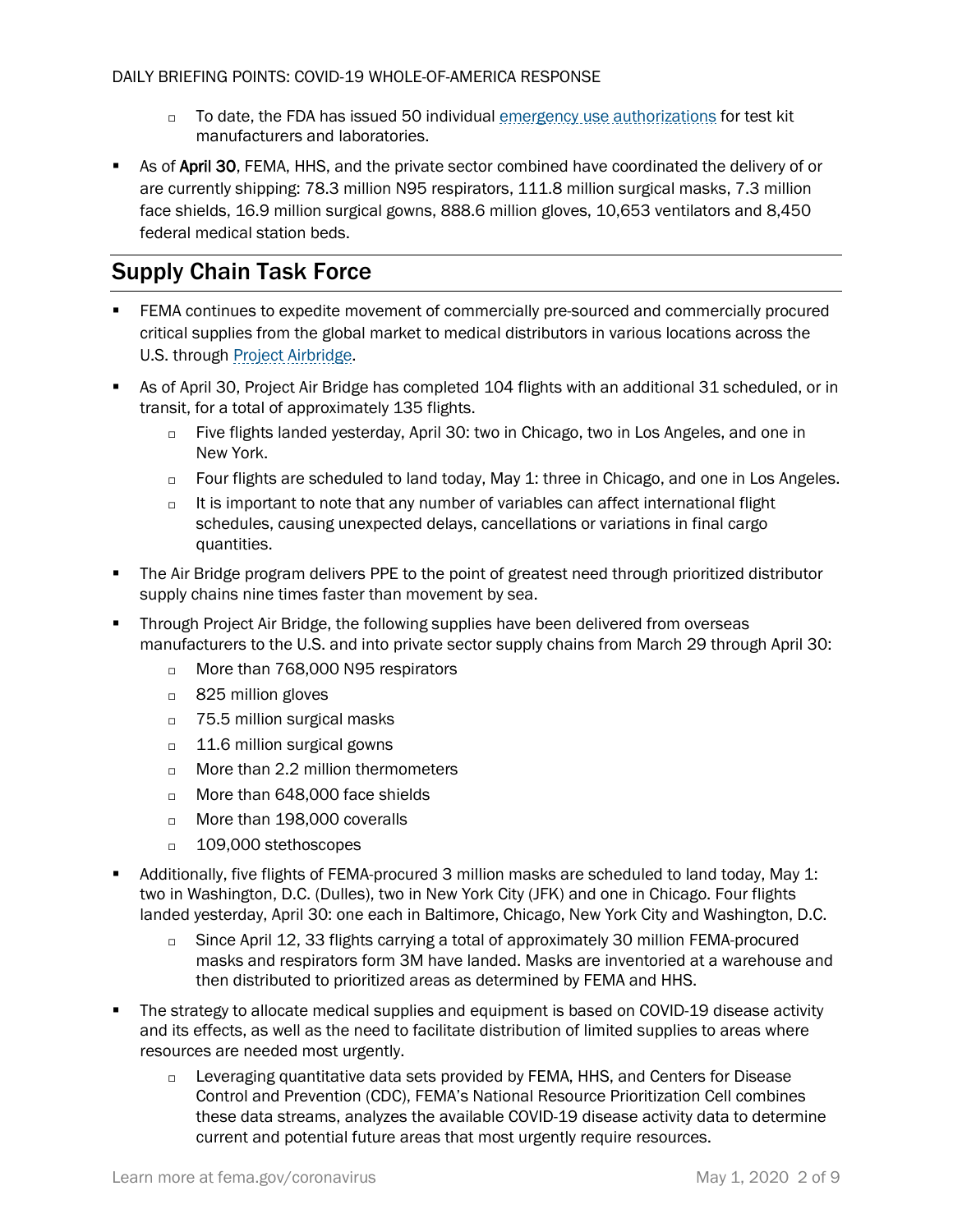- $\Box$  The team of experts works through this process every 96 hours to ensure resource prioritization recommendations are driven by the best available or most current data.
- The Defense Logistics Agency awarded a contract to Battelle for 60 N95 Critical Care Decontamination System units for the sanitation and reuse of N95 respirators.
	- $\Box$  Thirty systems have been delivered: three to Texas, two to California and New York and one each to Arkansas, Colorado, Connecticut, Florida, Georgia, Illinois, Kansas, Kentucky, Louisiana, Maryland, Massachusetts, Michigan, Missouri, Montana, New Jersey, New Mexico, North Dakota, Ohio, Pennsylvania, Rhode Island, Virginia, Washington and the District of Columbia. Additional systems are allocated to Alabama, Arizona, Colorado (second unit), Idaho, Indiana, Nevada, Oregon, Tennessee, and Texas (fourth and fifth units).
	- $\Box$  Additional units are planned for deployment across the U.S. by early May.

# By the Numbers

- Forty-two states, four territories and more than 37 tribes have issued stay-at-home orders.
- All 50 states, five territories, and Washington, D.C. have been approved for major disaster declarations to assist with additional needs identified.
- To date, CDC, state, and local public health labs and other laboratories have tested more than 6 million samples.
	- $\Box$  As of April 30, 133,496 samples have been tested at Community Based Testing Sites.
- FEMA and HHS combined have obligated \$51.1 billion to support COVID-19 response efforts from the first three emergency supplemental appropriations.
- The federal government has approximately 12,014 total ventilators available: 10,932 in the Strategic National Stockpile; 1,082 from the Department of Defense.
- **As of April 30, FEMA and HHS have provided or are currently shipping 10,653 ventilators from** the Strategic National Stockpile and the Defense Department to states, tribes and territories.
- In support of the U.S. Department of Veterans Affairs and our nation's veterans, FEMA has coordinated shipments of more than 4.3 million respirator masks, 1 million surgical masks, 1.5 million gloves, and 14,000 face shields to facilities across the country. An additional 1 million surgical masks and 28,000 gowns are shipping this week.
- FEMA has 3,157 employees supporting COVID-19 pandemic response out of a total 20,605 agency employees ready to respond to other emergencies should they occur.
- **As of April 30, FEMA has obligated \$5.8 billion in support of COVID-19 efforts.**
- As of May 1, 85 agencies across 28 states, the District of Columbia, one tribe and one U.S. territory have sent 214 alerts with information on COVID-19 via the Wireless Emergency Alert system; 51 alerts to broadcast stations via the Emergency Alert System.
- **The Guard Frest Conduct As approved 48 National Guard requests for federal support for the use** of National Guard personnel in a Title 32 duty status.
	- $\Box$  Pursuant to this approval, the federal government will fund 100 percent of the cost share for T-32 National Guard orders through May 31.
	- $\Box$  More than 38,000 National Guard troops have activated in T-32 duty status and 1,367 troops have activated in State Active Duty status to help with testing and other response efforts.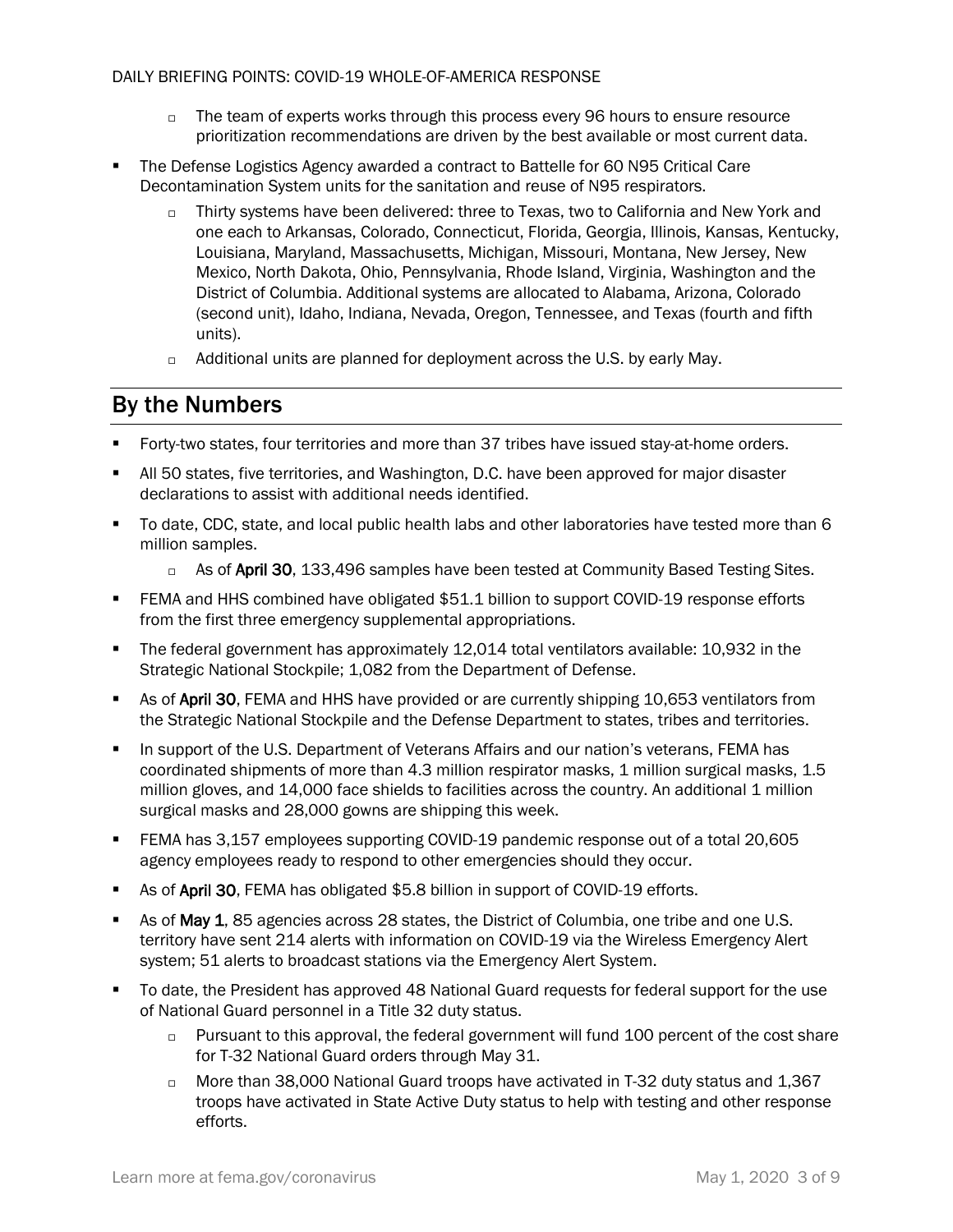- The CDC has 3,977 personnel supporting the outbreak response.
- The U.S. Public Health Service deployed more than 1,500 officers in support of nation-wide efforts to mitigate the virus' potential spread.
- To date, the U.S. Department of Veterans Affairs has made more than 1,400 acute and intensive care hospital beds across the nation available to non-veteran patients, if necessary.
- The U.S. Army Corps of Engineers has awarded 34 contracts for the design and build of alternate care facilities in Alaska, Arizona, California, Colorado, District of Columbia, Florida, Illinois, Maryland, Michigan, Missouri, the Navajo Nation, New Jersey, New Mexico, New York, Oklahoma, Oregon, Tennessee, U.S. Virgin Islands, and Wisconsin.
	- $\Box$  As of May 1, 1,354 USACE personnel are activated to support the COVID-19 mission, with more than 15,000 personnel engaged in additional response efforts.

# FEMA and HHS Response

- FEMA, HHS, and our federal partners work with state, local, tribal and territorial governments to execute a whole-of-America response to COVID-19 pandemic and protect the health and safety of the American people.
- FEMA, HHS and the Cybersecurity Infrastructure and Security Agency (CISA) along with other federal agencies are distributing cloth face coverings for critical infrastructure workers as part of a multi-prong approach to re-open American economic activity while continuing to limit spread of COVID-19.
	- $\Box$  As of April 29, over 50.5 million cloth face coverings are being processed and distributed to state, local, tribal, private sector, and federal entities
	- $\Box$  The federal government will provide additional face coverings in production to states, territories and tribes for distribution, with priority to emergency services, food production and distribution, and other sectors that support community lifelines.
	- $\Box$  FEMA and HHS are also providing face coverings to federal departments and agencies with mission essential functions to promote health and safety in the workplace and in their execution of public-facing missions

## FEMA

- On March 13, President Trump declared a nationwide emergency pursuant to the Stafford Act.
	- $\Box$  50 states, the District of Columbia, five territories, and 37 tribes are working directly with FEMA.
	- $\Box$  A tribal government may choose to be a subrecipient under a state that has chosen to be a recipient of FEMA assistance, or choose to be a direct recipient of FEMA.
	- All 10 Regional Response Coordination Centers and emergency operations centers in all states and territories are active and supporting response efforts across the country.
- Requests for assistance, especially for critical supplies, should be routed through the proper channels as soon as possible. The most efficient way to identify critical gaps and get results:
	- $\Box$  Consistent with the principle of locally executed, state managed, and federally supported response, requests for assistance at the local and county levels should first be routed to their respective state.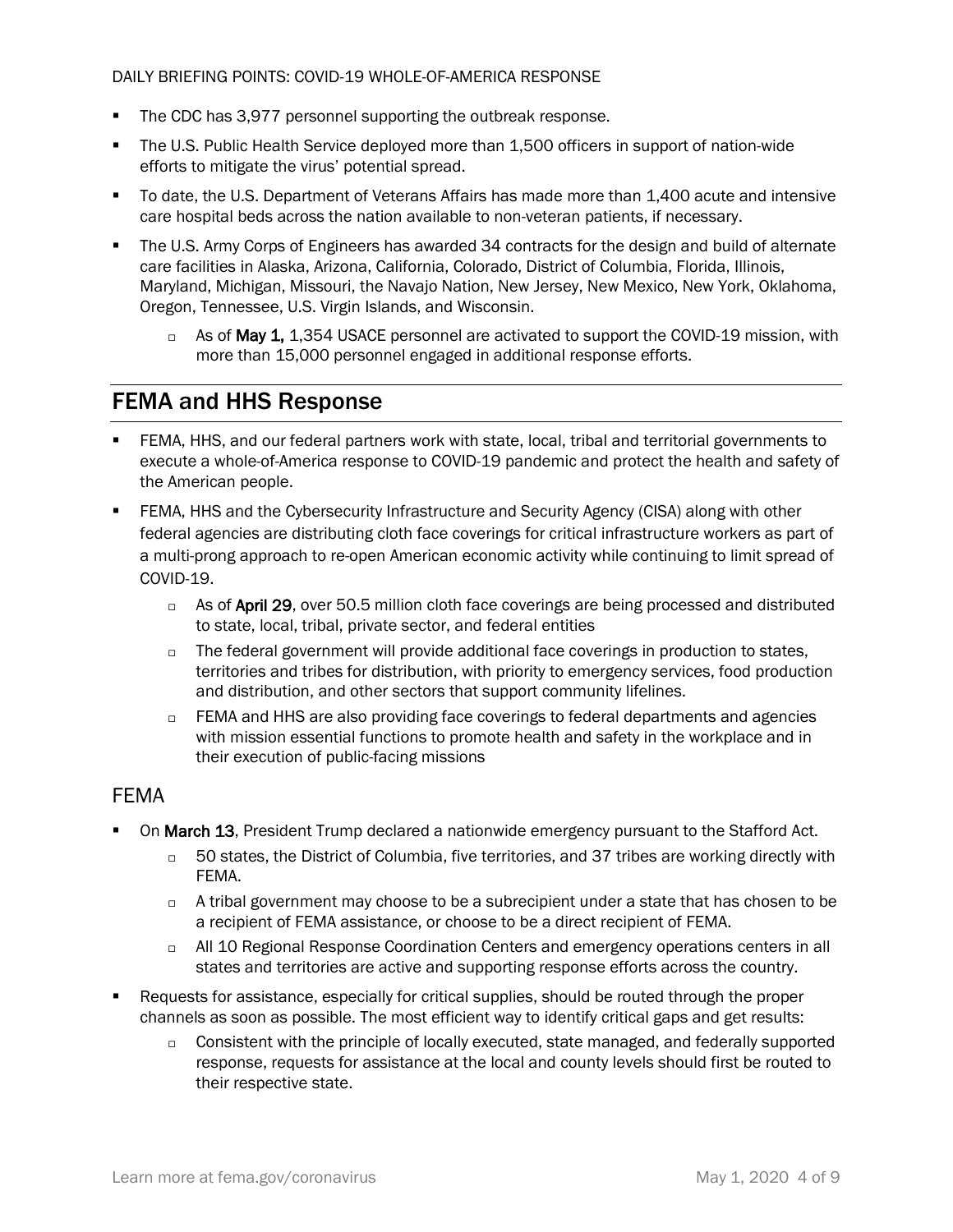- $\Box$  Any needs that cannot be met by the state or tribe should then be sent to the respective FEMA regional office. FEMA regions will direct requests to the FEMA NRCC in Washington, D.C. for fulfillment.
- HHS and FEMA deployment of ventilators from the stockpile have helped ensure that hospitals in states such as New York have not run out of ventilator capacity while working to save lives.
	- $\Box$  The federal government adopted a process to manage allocation of federal ventilator resources to ensure the right number of ventilators are shipped to the right states to sustain life within a 72-hour window.
	- $\Box$  Emergency managers and public health officials submit requests for ventilators to FEMA/HHS, providing detailed data on total medical/ hospital beds; total acute care (ICU) beds; normal occupancy; predicted surge occupancy; and number of ventilators available in the state.
- On April 25, [FEMA announced](https://www.fema.gov/news-release/2020/04/25/fema-awards-crisis-counseling-assistance-grants) that more than \$5.1 million dollars in crisis counseling service grants have been made available to five states to support programs providing free, confidential counseling through community-based outreach and educational services.
	- $\Box$  On April 30, amendments were made to 31 major disaster declarations, making crisis counseling service grants available to an additional 30 states and the District of Columbia.
- **On April 23, [FEMA announced](https://www.fema.gov/media-library/assets/documents/187460) an additional \$100 million in funding for the Assistance to** Firefighters Grant Program. This supplemental funding will provide financial assistance directly to eligible fire departments, non-affiliated emergency medical service organizations and State Fire Training Academies for critical PPE and supplies needed to respond to COVID-19. The application period begins April 28.
- **On April 20, President Trump launched the Dynamic Ventilator Reserve Program, an innovative** public-private partnership to access up to 65,000 additional ventilators in hospitals across the country that can be redeployed when not in use.
- On April 15, FEMA Administrator Pete Gaynor [issued a letter to the nation's emergency managers](https://www.fema.gov/news-release/2020/04/15/fema-administrator-april-15-2020-letter-emergency-managers) outlining lessons learned from the first 30 days of FEMA leading the "Whole-of-America" response to the coronavirus (COVID-19) pandemic.
	- $\Box$  This guidance is a follow-on to the Administrator'[s first letter to emergency managers](https://www.fema.gov/news-release/2020/03/27/fema-administrator-march-27-2020-letter-emergency-managers-requesting-action) on March 27, which requested key actions and outlined critical steps for the initial COVID-19 response
- On April 15, FEMA's Office of Equal Rights issued a [bulletin outlining best practices](https://www.fema.gov/media-library-data/1586893628400-f21a380f3db223e6075eeb3be67d50a6/EnsuringCivilRightsDuringtheCOVID19Response.pdf) to assist state, local, tribal and territorial partners in anticipating and attending to civil rights concerns during the COVID-19 response and recovery.
- **On April 13, The [Department of Homeland Security and FEMA announced](https://www.fema.gov/news-release/2020/04/14/fema-announces-funding-notice-emergency-management-performance-grant) the funding notice for** an additional \$100 million in supplemental Emergency Management Performance Grant Program funds.
- On April 12, FEMA [issued guidance](https://www.fema.gov/news-release/2020/04/12/coronavirus-covid-19-pandemic-purchase-and-distribution-food-eligible-public) on the framework, policy details and requirements for determining the eligibility for FEMA reimbursement of states purchasing and distributing food to meet the immediate needs of those who do not have access to food as a result of COVID-19 and to protect the public from the spread of the virus.
- On April 9, FEMA announced that it is [suspending rent for disaster survivors](https://www.fema.gov/news-release/2020/04/09/fema-announces-rent-suspension) living in FEMApurchased temporary housing units in California, Florida, North Carolina and Texas. The temporary suspension means residents will not have to pay rent in April, May or June.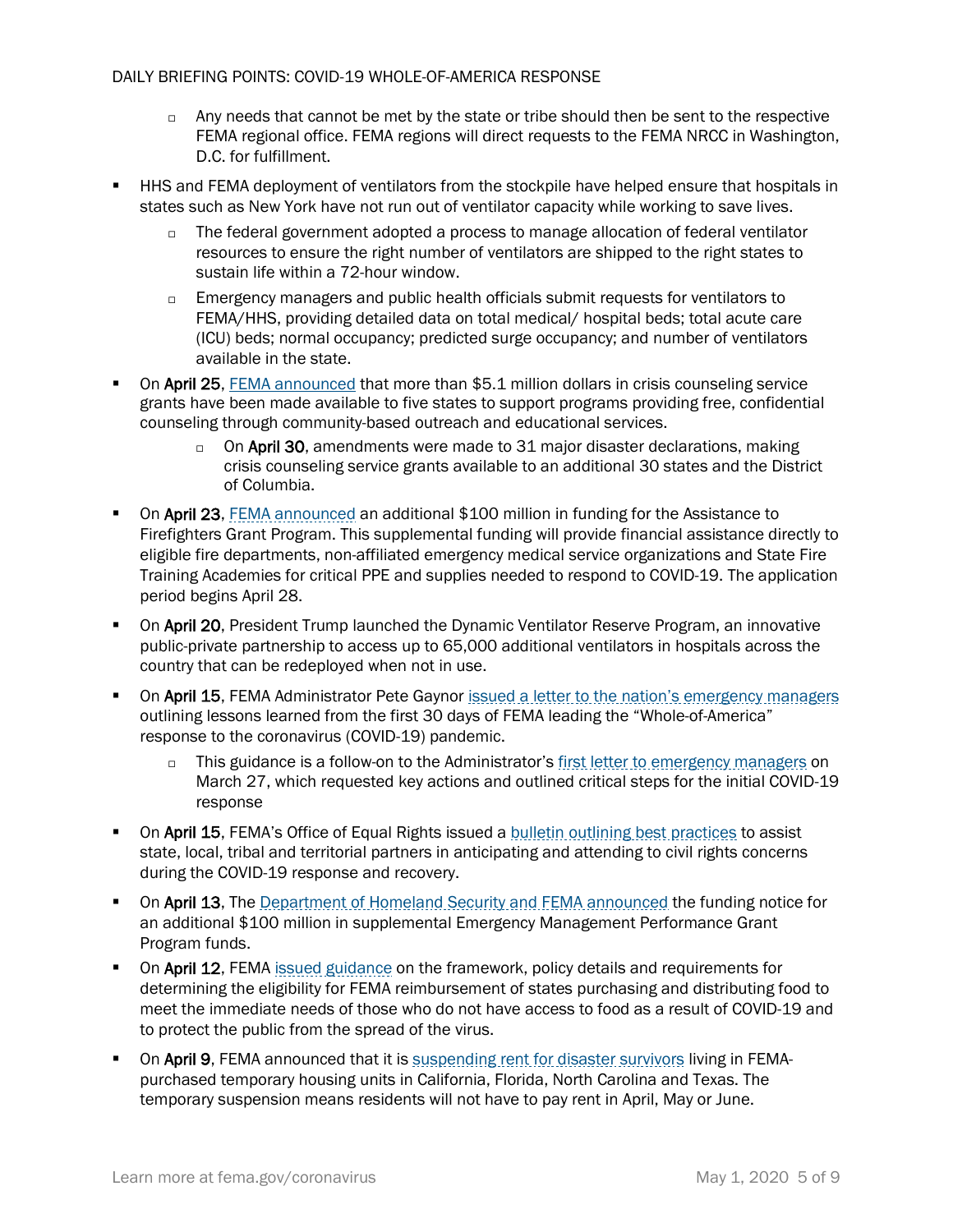• On March 26, FEMA issued a [request for quotation](https://beta.sam.gov/opp/3e05e664e606486ca34d1a41b47ff0ff/view) for vendors who have medical equipment and supplies to sell to the agency. The RFQ can be found on [www.sam.gov.](http://www.sam.gov/)

## U.S. Department of Health and Human Services Agencies and Offices

- On April 30, HHS through the Health Resources and Services Administration, awarded \$20 [million to increase telehealth access](https://www.hhs.gov/about/news/2020/04/30/hhs-awards-20-million-to-combat-covid19-pandemic-through-telehealth.html) and infrastructure for providers and families to help prevent and respond to COVID-19.
	- $\Box$  The funds will increase capability, capacity and access to telehealth and distant care services for providers, pregnant women, children, adolescents and families. It will assist telehealth providers with cross-state licensure to improve access to health care during the pandemic.
- On April 29, the National Institutes of Health announced positive results of a trial using [Remdesivir;](https://www.hhs.gov/about/news/2020/04/29/secretary-azar-statement-on-positive-results-from-nih-remdesivir-trial.html) patients with advanced COVID-19 and lung involvement who received Remdesivir recovered, on average, faster than similar patients who received placebo.
- **On April 29, the [National Institutes of Health announced](https://www.nih.gov/news-events/news-releases/nih-mobilizes-national-innovation-initiative-covid-19-diagnostics) a new initiative, Rapid Acceleration of** Diagnostics; aimed at speeding innovation, development, and commercialization of COVID 19 testing technologies and funded by \$1.5 billion from federal stimulus.
- **On April 27, HHS, through the Health Resources and Services Administration (HRSA), launched a** ne[w COVID-19 Uninsured Program Portal,](https://www.hrsa.gov/coviduninsuredclaim) allowing health care providers who have conducted COVID-19 testing or provided treatment for uninsured COVID-19 individuals on or after Feb. 4 to submit claims for reimbursement.
- **On April 24, the Substance Abuse and Mental Health Services Administration (SAMHSA)** announced an additional \$250 million in emergency COVID-19 funding for the grants have been to increase access to and to improve the quality of community mental and substance use disorder (SUD) treatment services through the expansion of Certified Community Behavioral Health Clinics (CCBHC).
- **As of April 24, the Biomedical Advanced Research and Development Authority (BARDA) within the** HHS Office of the Assistant Secretary for Preparedness and Response (ASPR) has a COVID-19 Medical Countermeasure Portfolio that includes development of 26 products supported under public-private partnerships.
	- $\Box$  Of these, 15 are diagnostics, seven are treatments, three are vaccines, and one is a rapidly deployable capability to help protect the American people from COVID-19.
	- □ To date, BARDA has obligated \$39.8 million for diagnostics, \$334.9 million for treatments, more than \$979.3 million for vaccines.
- On April 23, HHS, through the through the Health Resources and Services Administration, [awarded nearly \\$5 million to Poison Control Centers](https://www.hhs.gov/about/news/2020/04/23/hhs-awards-nearly-5-million-to-poison-control-centers-as-calls-spike-due-to-covid19.html) across the country to improve their capacity to respond to increased calls due to the COVID-19 pandemic.
	- $\Box$  As more Americans heed cleaning recommendations to combat exposure to COVID-19, the nation's Poison Control Centers are seeing sharp increases in calls related to cleaners and disinfectants.
- On April 22, HHS launched [Telehealth.hhs.gov.](https://telehealth.hhs.gov/) The site is a central source of information on telehealth resources and tools for patients and providers.
- On April 21, HHS announced \$955 million in grants from the Administration for Community [Living](https://www.hhs.gov/about/news/2020/04/21/hhs-announces-nearly-1-billion-cares-act-grants-support-older-adults-people-with-disabilities-community-during-covid-19-emergency.html) to help meet the needs of older adults and people with disabilities. The grants will fund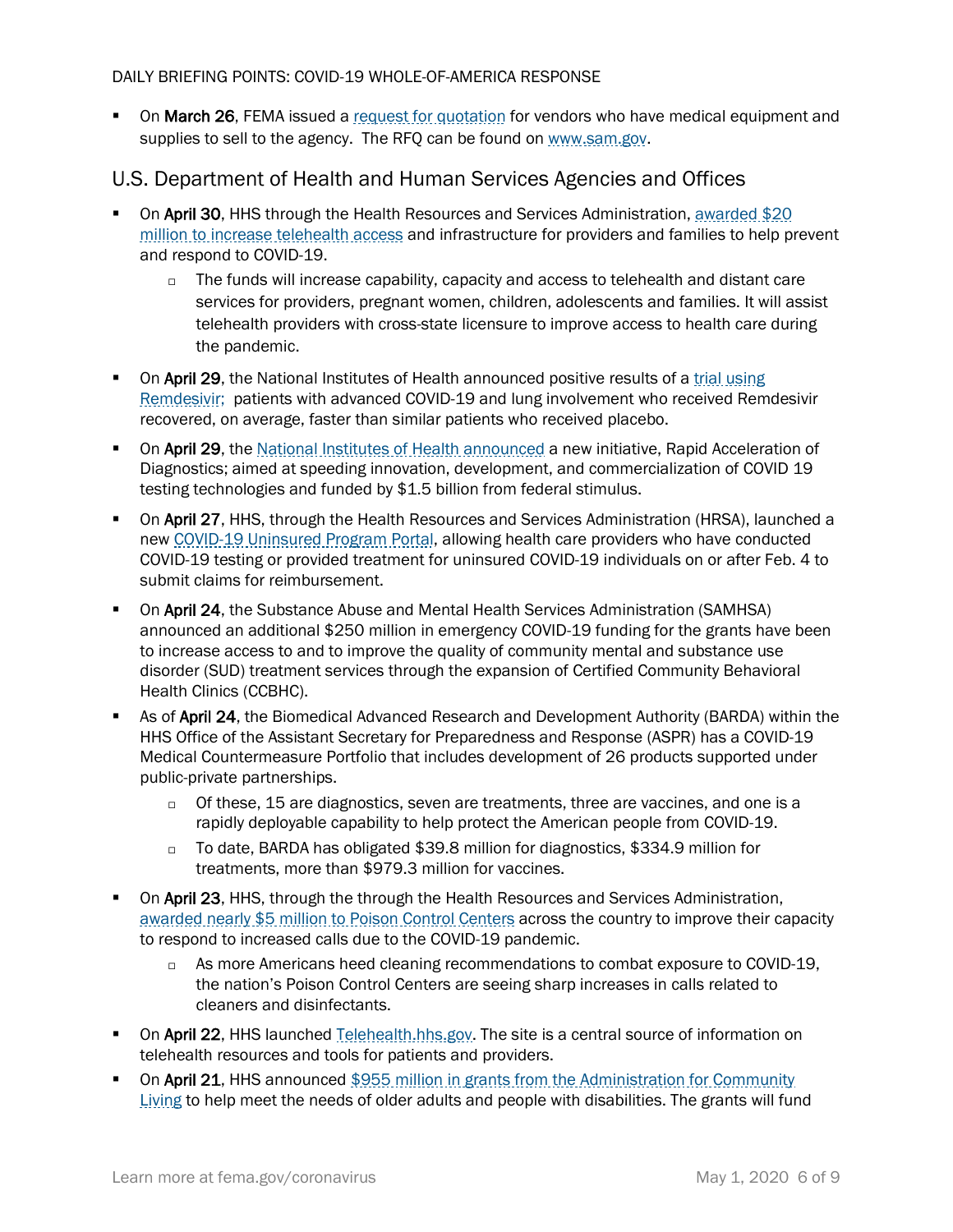home-delivered meals, care services in the home, respite care and other support to families and caregivers, and other support services.

- **The State of April 20, the [Substance Abuse and Mental Health Services Administration](https://www.samhsa.gov/) under HHS began** releasing \$110 million in emergency grant funding to strengthen access to treatments for substance use disorders and serious mental illnesses during the COVID-19 pandemic.
- On April 13, HHS announced five new contracts for ventilator production rated under the Defense Production Act (DPA), to General Electric, Hill-Rom, Medtronic, ResMed, and Vyaire, as well as two other contracts for ventilator production, to Hamilton and Zoll.
	- □ Combined with contracts with [General Motors,](https://www.hhs.gov/about/news/2020/04/08/hhs-announces-ventilator-contract-with-gm-under-defense-production-act.html) [Philips](https://www.hhs.gov/about/news/2020/04/08/hhs-announces-ventilator-contract-with-philips-under-defense-production-act.html) an[d GE](https://www.hhs.gov/about/news/2020/04/16/hhs-announces-ventilator-contract-with-ge-under-defense-production-act.html?utm_source=TWITTER&utm_medium=TWITTER&utm_content=100001226459954&utm_campaign=Press+Releases+and+Policy+Announcements&linkId=100000011823064) rated under the DPA issued last week, the contracts will provide a total of 187,431 ventilators by the end of 2020.
- Beginning April 10, [HHS and FEMA are working with states with federal Community-Based](https://www.fema.gov/news-release/2020/04/09/option-transition-federal-community-based-testing-sites-state-management)  [Testing Sites](https://www.fema.gov/news-release/2020/04/09/option-transition-federal-community-based-testing-sites-state-management) to clarify whether sites want to continue as they are now, or transition to full state control.
- On April 10, HHS began delivering the initial [\\$30 billion in relief funding](https://www.hhs.gov/about/news/2020/04/10/hhs-to-begin-immediate-delivery-of-initial-30-billion-of-cares-act-provider-relief-funding.html) to providers in support of the national response to COVID-19, with \$26 of the \$30 billion expected to be delivered to providers' bank accounts the same day.
- **DRET 10, HHS Secretary Azar sent a follow up letter to hospital administrators, reinforcing the** need for data to be provided daily to facilitate planning, monitoring, and resource allocation in response to COVID-19.
- On April 8, HHS, through the Health Resources and Services Administration awarded more than [\\$1.3 billion to 1,387 health centers.](https://www.hhs.gov/about/news/2020/04/08/hhs-awards-billion-to-health-centers-in-historic-covid19-response.html) These centers will help communities across the country detect coronavirus; prevent, diagnose, and treat COVID-19; and maintain or increase health capacity and staffing levels to address this public health emergency.
- On April 6, HHS [announced it will release \\$186 million in additional CDC funding](https://www.hhs.gov/about/news/2020/04/06/hhs-announces-upcoming-funding-action-provide-186-million-covid19-response.html) to state and local jurisdictions with accelerating or rapidly accelerating COVID-19 cases to support response activities and surveillance capabilities.
- HHS identified [\\$80 million dollars specifically for tribes,](https://www.hhs.gov/about/news/2020/03/20/hhs-announces-upcoming-action-to-provide-funding-to-tribes-for-covid-19-response.html) tribal organizations, and tribal health service providers.

## Centers for Disease Control and Prevention

- The nation'[s Slow the Spread](https://www.coronavirus.gov/) campaign ended April 30. CDC continues to recommend that [everyone use a cloth face covering](https://www.cdc.gov/coronavirus/2019-ncov/prevent-getting-sick/cloth-face-cover.html) in community settings to help reduce the spread of COVID-19.
- On April 28, the Centers for Disease Control and the Environmental Protection Agency issued [guidance on for cleaning and disinfecting spaces](https://www.cdc.gov/coronavirus/2019-ncov/community/reopen-guidance.html) when reopening America; the guidance offers step by step instructions on how Americans can reduce risk of exposure to COVID 19 and stay safe in public spaces, workplaces, businesses, schools, and homes.
- **CDC** continues to encourage use of [personal protective equipment optimization strategies](https://www.cdc.gov/coronavirus/2019-ncov/hcp/ppe-strategy/index.html) for healthcare providers to optimize resources, deal with limited resources, and make contingency plans or alternative strategies when supplies are limited.
- On April 26, CDC and the Occupational Safety and Health Administration (OSHA) released [targeted guidance](https://www.cdc.gov/coronavirus/2019-ncov/community/organizations/meat-poultry-processing-workers-employers.html) to help meat and poultry processing facilities implement infection control practices to reduce the risk of transmission and illness from COVID-19 in these facilities.
- On April 8, CDC issued [additional guidance](https://www.cdc.gov/coronavirus/2019-ncov/community/critical-workers/implementing-safety-practices.html) to help ensure critical infrastructure workers can perform their jobs safely after potential exposure to the virus.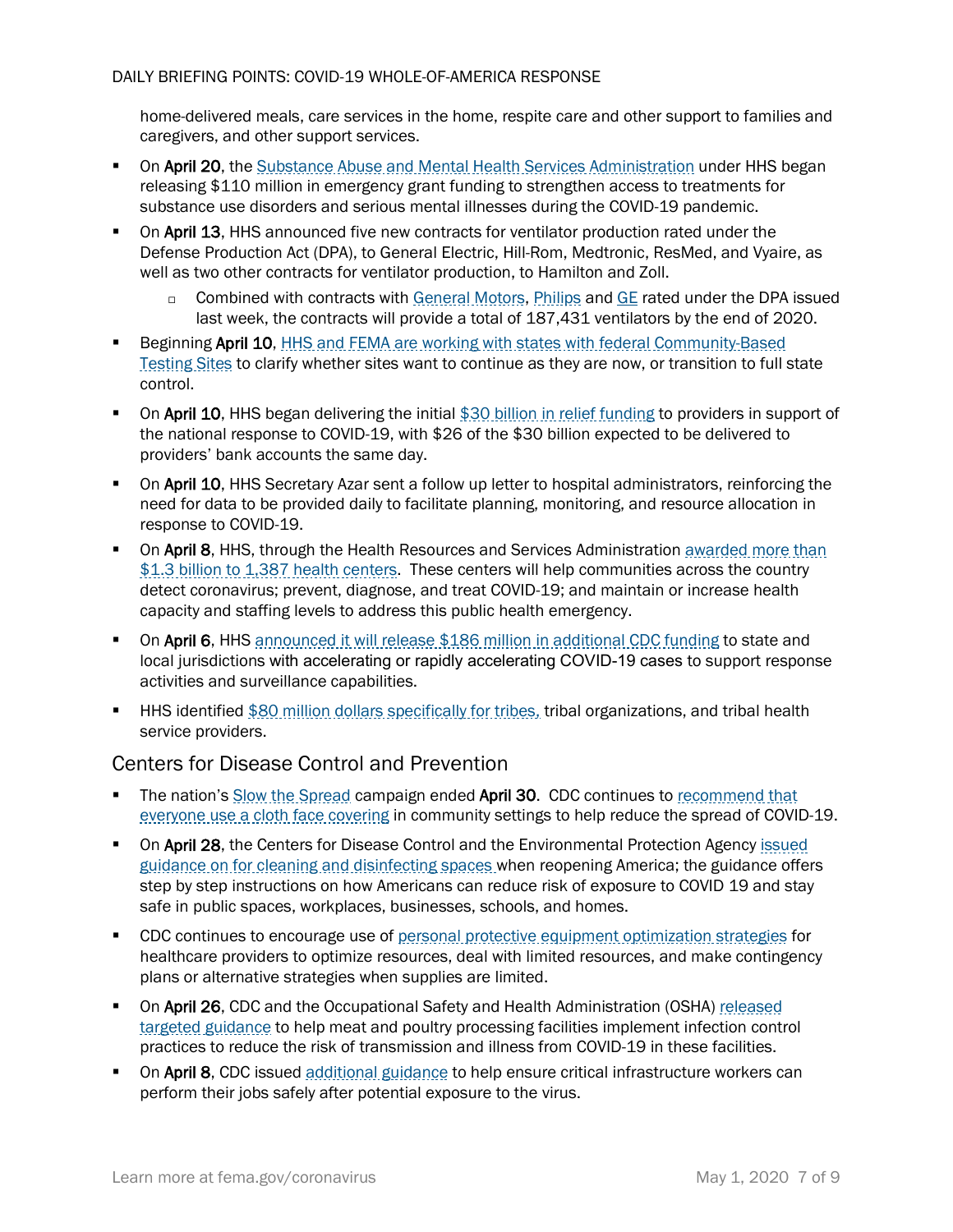• On April 3, CDC launched [COVIDView,](https://www.cdc.gov/coronavirus/2019-ncov/covid-data/pdf/covidview.pdf) a weekly report that summarizes and interprets key indicators from a number of existing surveillance systems.

## Food and Drug Administration (FDA)

- FDA launched the Coronavirus Treatment Acceleration Program (CTAP) to speed approval of drugs and therapies. 72 therapies are now being tested, including hydroxychloroquine, and another 211 are in active planning for clinical trials.
- **FIDA** published a [new blog post](https://www.fda.gov/news-events/fda-voices-perspectives-fda-leadership-and-experts/path-forward-coronavirus-treatment-acceleration-program) on the [Coronavirus Treatment Acceleration Program.](https://www.fda.gov/drugs/coronavirus-covid-19-drugs/coronavirus-treatment-acceleration-program-ctap) The program uses every available method to move new treatments to patients as quickly as possible, while at the same time finding out whether the treatments are helpful or harmful.
- FDA has granted more than 71 Emergency Use Authorizations of commercially available diagnostic tests, including 41 molecular diagnostic tests, 21 laboratory-developed tests, seven antibody tests, and two repurposed treatments (chloroquine, hydroxychloroquine).
- FDA has authorized four mask sterilizations systems to disinfect N95 masks, with one system that can [decontaminate 4 million N95 masks per day.](https://www.fda.gov/news-events/press-announcements/coronavirus-covid-19-update-fda-issues-emergency-use-authorization-decontaminate-millions-n95)
- On April 28, the FDA issued a new [video resource](https://youtu.be/iGkwaESsGBQ) explaining Emergency Use Authorizations (EUAs), one of several tools FDA uses to help make important medical products available quickly during public health emergencies like the COVID-19 pandemic.
	- □ EUAs provide more timely access to drugs, diagnostic tests and/or other critical medical products that can help diagnose, treat and/or prevent COVID-19.
- On April 27, the [FDA released two new fact sheets](https://www.fda.gov/news-events/press-announcements/coronavirus-covid-19-update-daily-roundup-april-27-2020) for the food and agriculture sector outlining guidelines on [use of disposable facemasks and cloth coverings,](https://www.fda.gov/food/food-safety-during-emergencies/use-respirators-facemasks-and-cloth-face-coverings-food-and-agriculture-sector-during-coronavirus) as well as summarizing key [steps employers and coworkers can take](https://www.fda.gov/food/food-safety-during-emergencies/what-do-if-you-have-covid-19-confirmed-positive-or-exposed-workers-your-food-production-storage-or) to stay open, continue to slow the spread and support continuity of essential operations.
- **During the April 24 White House Press Briefing, FDA Commissioner Dr. Stephen Hahn announced** [approval the first COVID-19 home collection test kit.](https://www.fda.gov/news-events/press-announcements/coronavirus-covid-19-update-fda-authorizes-first-test-patient-home-sample-collection)
- **On April 21, the FDA issued an emergency use authorization for IntelliVue Patient monitors** intended to be used by healthcare professionals in the hospital environment for remote monitoring of adult, pediatric and neonate patients having or suspected of having COVID-19 to reduce healthcare provider exposure.
- On April 16, the FDA [announced an expansion of testing options](https://www.fda.gov/news-events/press-announcements/coronavirus-covid-19-update-fda-gates-foundation-unitedhealth-group-quantigen-and-us-cotton) through use of synthetic swabs with a design similar to Q-tips – to test patients by collecting a sample from the front of the nose.
- On April 14, the FDA issued a consumer update: How You Can Make a Difference During the [Coronavirus Pandemic,](https://www.fda.gov/consumers/consumer-updates/how-you-can-make-difference-during-coronavirus-pandemic) outlining ways to help such as donating blood or saving PPE for frontline workers.
- On April 3, the [FDA announced](https://www.fda.gov/news-events/press-announcements/coronavirus-covid-19-update-fda-coordinates-national-effort-develop-blood-related-therapies-covid-19) a new national effort to bring blood-related therapies for COVID-19 to market as fast as possible.
	- HHS and the Assistant Secretary for Preparedness and Response's Biomedical Advanced Research and Development Authority (BARDA) will collaborate with American Red Cross and three companies on the development of convalescent plasma and hyperimmune [globulin immunotherapies](https://www.phe.gov/Preparedness/news/Pages/immunotherapies-COVID-13April20.aspx) to make safe and effective treatments available.
- The FDA released [food shopping information](https://www.fda.gov/food/food-safety-during-emergencies/shopping-food-during-covid-19-pandemic-information-consumers) to reassure consumers that there is currently no evidence of human or animal food or food packaging being associated with transmission of the coronavirus that causes COVID-19.